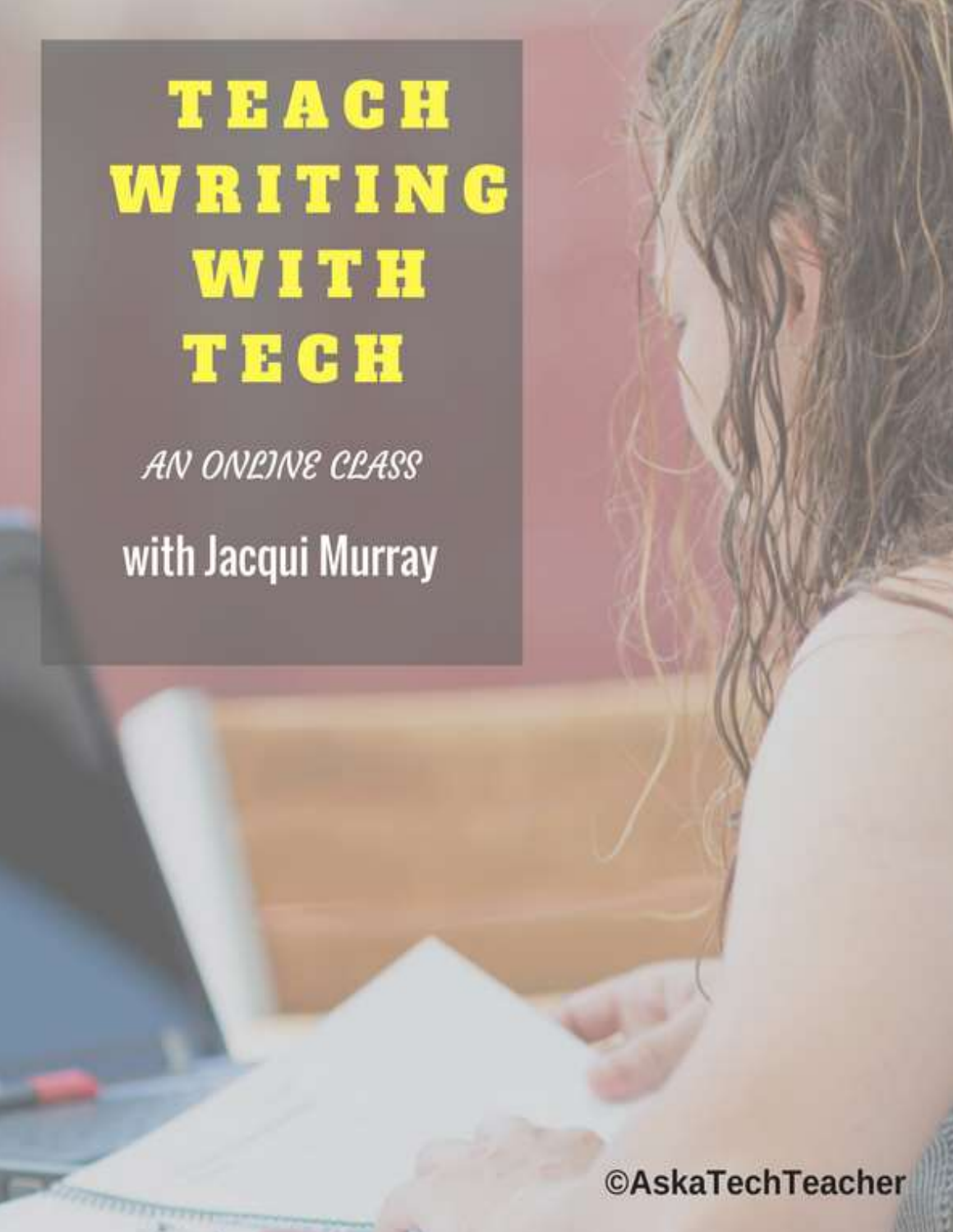

## Teach Writing with Tech

Use technology to super-charge writing lessons

### *By Ask a Tech Teacher*

#### **Description**

Educators participate in this three-week hands-on quasi-writer's workshop as they learn to use widely-available digital tools to help their students develop their inner writer. Resources include videos, pedagogic articles, lesson plans, projects, and virtual face-to-face meetings to share in a collaborative environment. Strategies introduced range from conventional tools such as quick writes, online websites, and visual writing to unconventional approaches such as Twitter novels, comics, and Google Earth lit trips. These can be adapted to any writing program be it 6+1 Traits, Common Core, or the basic who-whatwhen-where-why. By the time educators finish this class, they will be ready to implement many new tools in their classroom.

#### **Course includes:**

- virtual meetings
- 3 weeks
- videos
- Lesson plans
- class etext
- Hall of Fame articles
- Unlimited questions/ coaching during prearranged times.
- Certificate of Completion

Assessment is project-based so be prepared to be fully-involved and an eager risktaker. Class takes place in Google Classroom.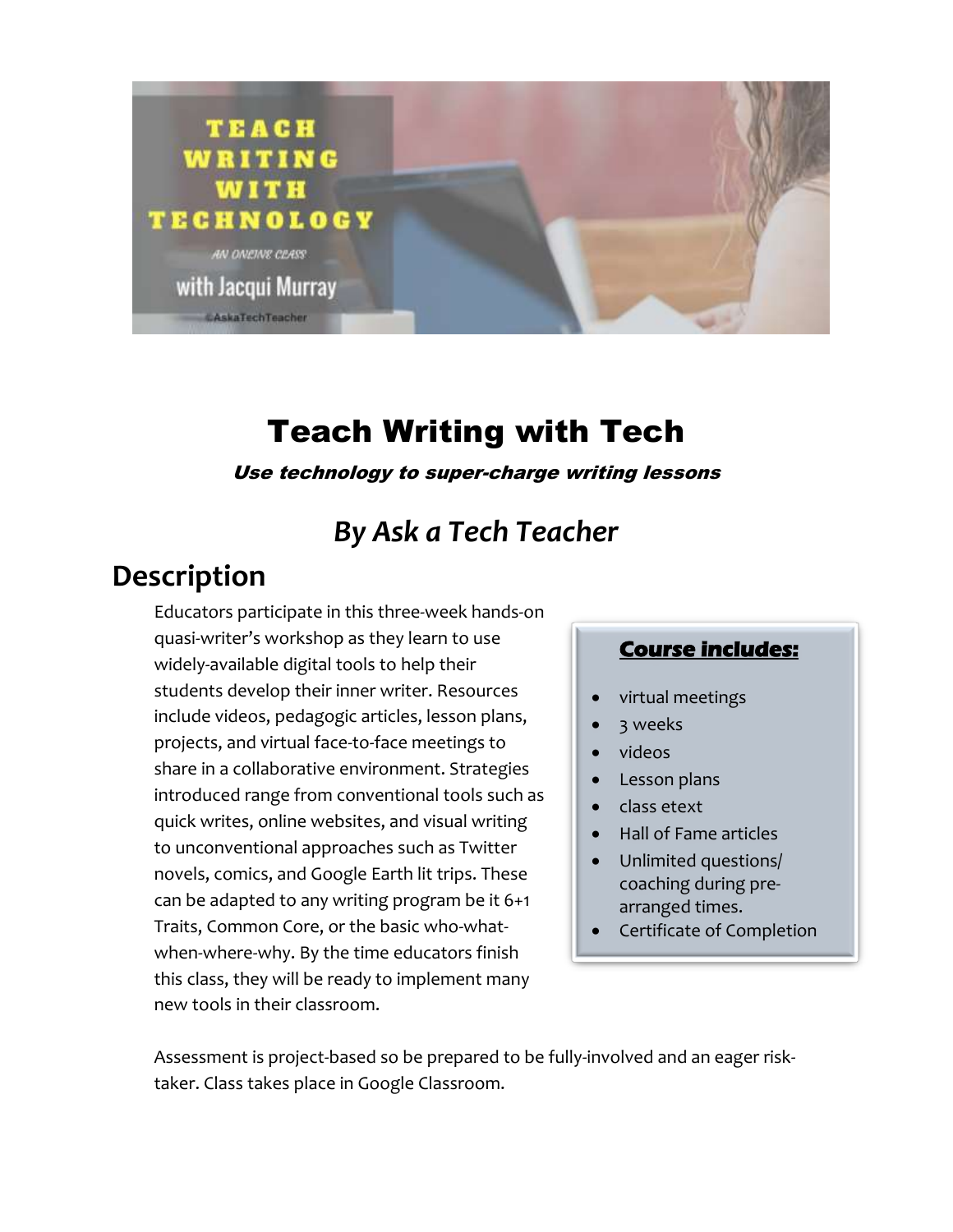## **Course Objectives**

At the completion of this course, educators will be able to:

- 1. Use authentic activities and project-based learning to teach writing skills
- 2. Use traditional and non-traditional approaches to build an understanding of excellent writing and nurture a love of the process
- 3. Reinforce Common Core writing standards in exciting new ways
- 4. Guide students in selecting writing strategies that differentiate for task, purpose, and audience
- 5. Incorporate peer review to analyze and improve writing
- 6. Assess student writing without discouraging creativity
- 7. Provide students with effective feedback

#### **What You Get With Enrollment**

- 3 weeks
- 3 virtual meetings
- videos
- lesson plans
- class etext
- Hall of Fame articles
- Unlimited questions/coaching during pre-arranged times. We stay until everyone leaves. If you need extra help, we'll arrange that also.
- Certificate of Completion

All resources used in the class are available to you forever for review and reference.

#### **Course Highlights**

Class is three weeks, about five hours a week plus a weekend virtual meeting.

During the week, review lesson plans, ebooks, articles, and videos that address the weekly topics. Complete activities (blog posts, comments, and a weekly project). Collaborate as needed with classmates.

| Certificate of Achievement |  |
|----------------------------|--|
| <b>GERMANY</b>             |  |
| Presented to               |  |
|                            |  |
|                            |  |
| 2015 Summer PD (18 Hours)  |  |
|                            |  |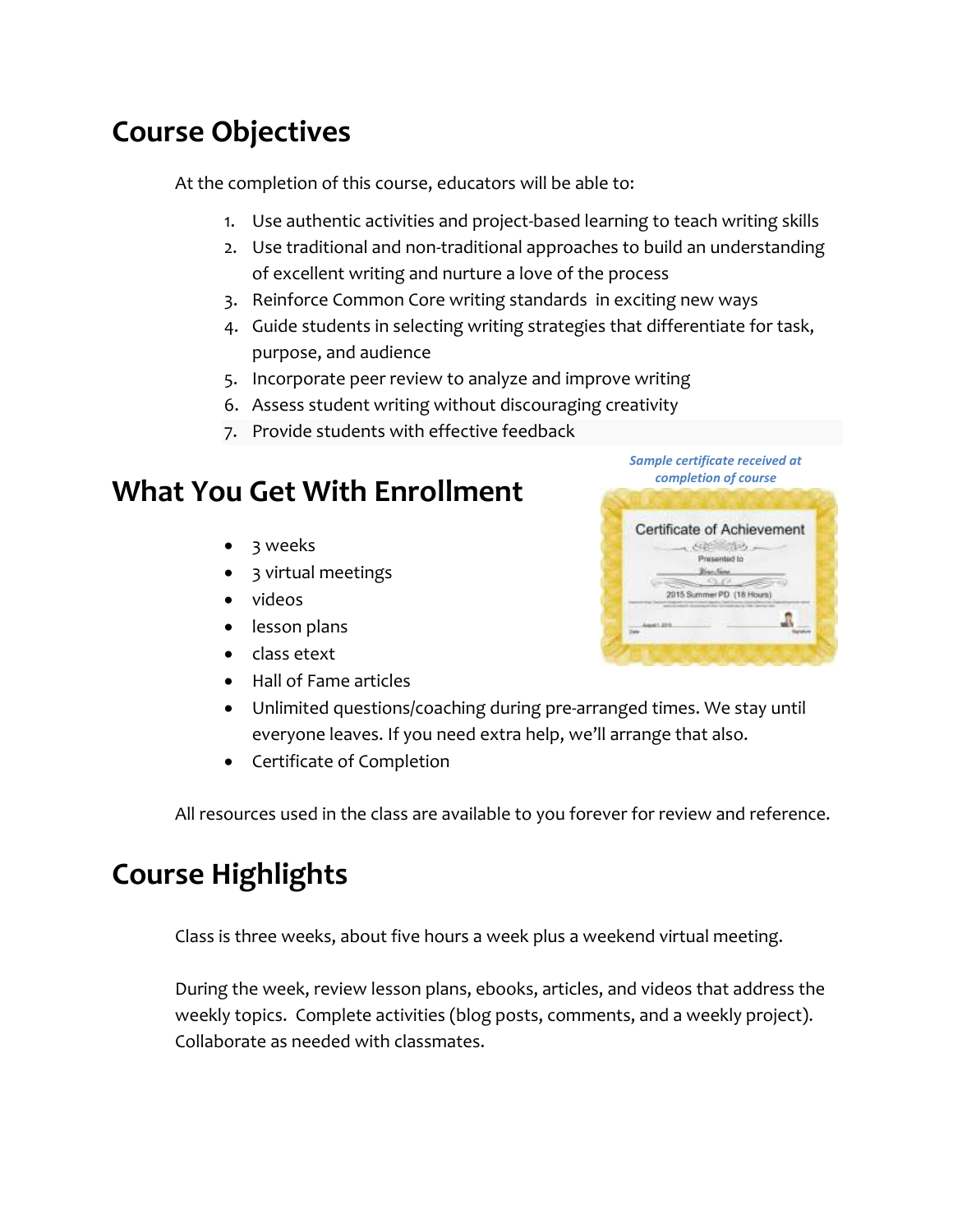Weekends, discuss issues in a group setting via virtual meetings. Questions you'll discuss include "What is your favorite digital writing tool and why?" and "How does technology achieve writing standards without tons of writing?"

Need help on a topic not addressed? Arrange 1:1 time with instructors.

At the course end, receive a certificate of achievement listing all topics you completed.

#### **How Class Works**

Each week, review materials on themed activities including videos, short articles, sample lessons plans, and ebooks. Complete one weekly project using what you learned and add it to your blog or digital portfolio. This may be done individually or collaboratively. Reflect on the week's activities via a blog post; comment on those of fellow students. Track your progress via a Google Spreadsheet (link provided).

Weekends, meet with classmates and the teacher at virtual meetings to discuss activities, answer questions, and review overarching topics like "How do you wake up a love of writing in students who think they hate to write?"

#### **Who Needs This**

This course is designed for educators who:

- *are looking for new ways to help students unlock their inner writer*
- *have tried traditional writing methods and need something else*
- *need to differentiate for varied needs of their diverse student group*
- *want to—once again—make writing fun for students*

#### **What You Need to Participate**

- Internet connection
- accounts for a blog, Google, various web-based tools
- commitment of 5-10 hours per week for 3 weeks
- risk-takers attitude, inquiry-driven mentality, passion to optimize learning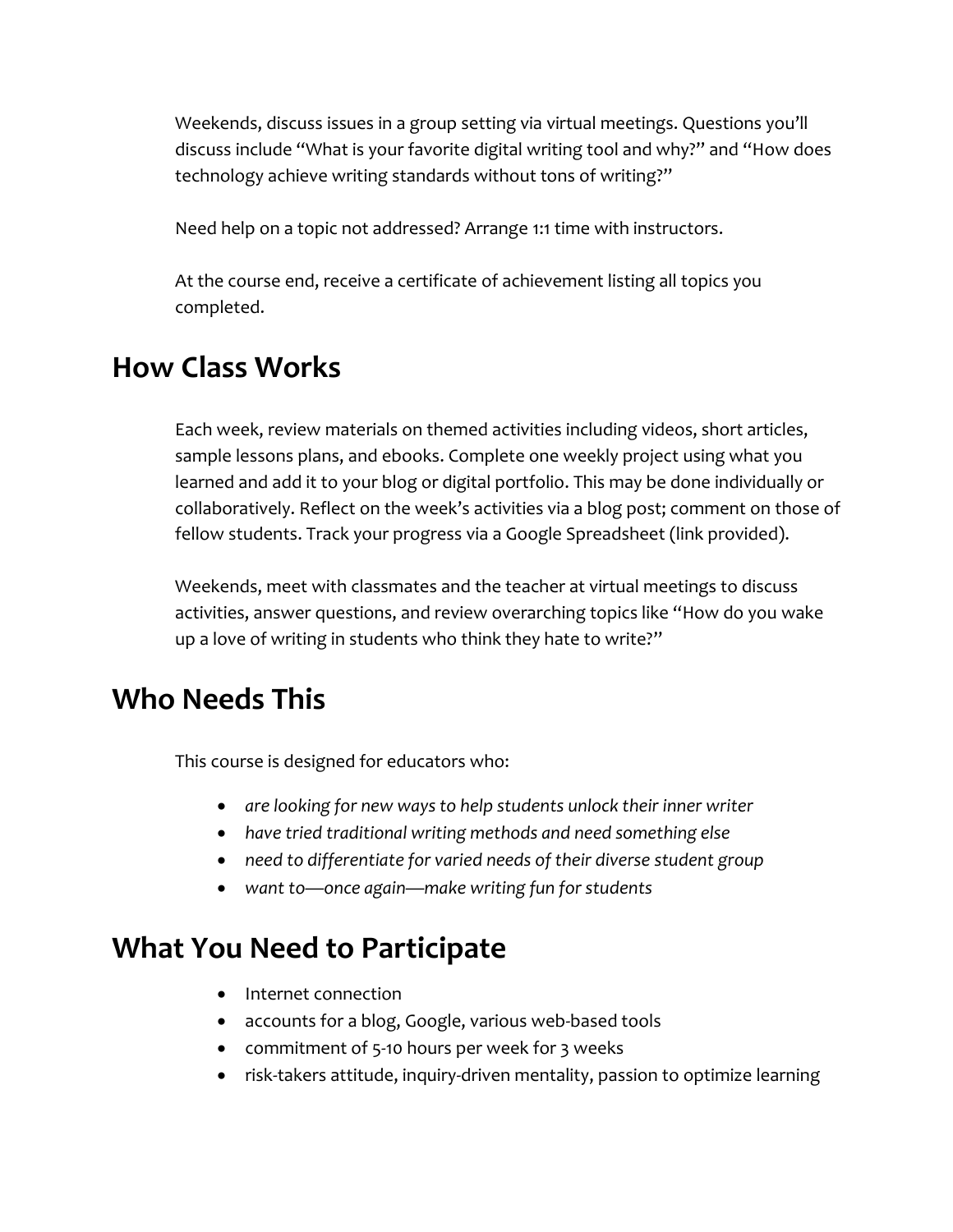• a basic knowledge of word processing. We won't take time to teach these programs, but are more than happy to answer questions and solve specific problems that arise as you use them in this course.

**NOT** Included:

- software and webtool membership (if any)
- assistance setting up hardware, network, infrastructure, servers, internet, headphones, microphones, phone connections, software

#### **Mentors**

Webinars, virtual meetings, and Q&A are mentored by the Ask a Tech Teacher crew. Master Teacher will be Jacqui Murray.



*Ask a Tech Teacher is a group of technology teachers who run an awardwinning resourc[e blog](http://askatechteacher.com/) where they provide free materials, advice, lesson plans, pedagogic conversation, website reviews, and more to all who drop by. The free newsletters and website articles help thousands of teachers, homeschoolers, and those serious about finding the best way to maneuver the minefields of technology in education.*



*[Jacqui Murray](http://jacquimurray.net/) has been teaching K-18 technology for 25 years with over a hundred publications and hundreds of webinars and articles on technologyin-education. She is a Master Teacher, adjunct professor, an Amazon Vine Voice reviewer, CAEP reviewer, CSTA presentation reviewer, and a weekly columnist for various online ezines such as TeachHUB.* 

## **What Teachers Say About Ask a Tech Teacher Classes**

*LOVING all I'm learning!!*

*I am so glad that I took this course. I was pushed out of my comfort zone to try many new tools. The course helped me relate to my students as a learner and risk-taker. Fantastic materials that will really help me redesign our middle school computer curriculum in the coming year. Thanks!*

*This was a wonderful class with tons of resources for teachers, and an excellent way to add to your Professional Learning Network!*